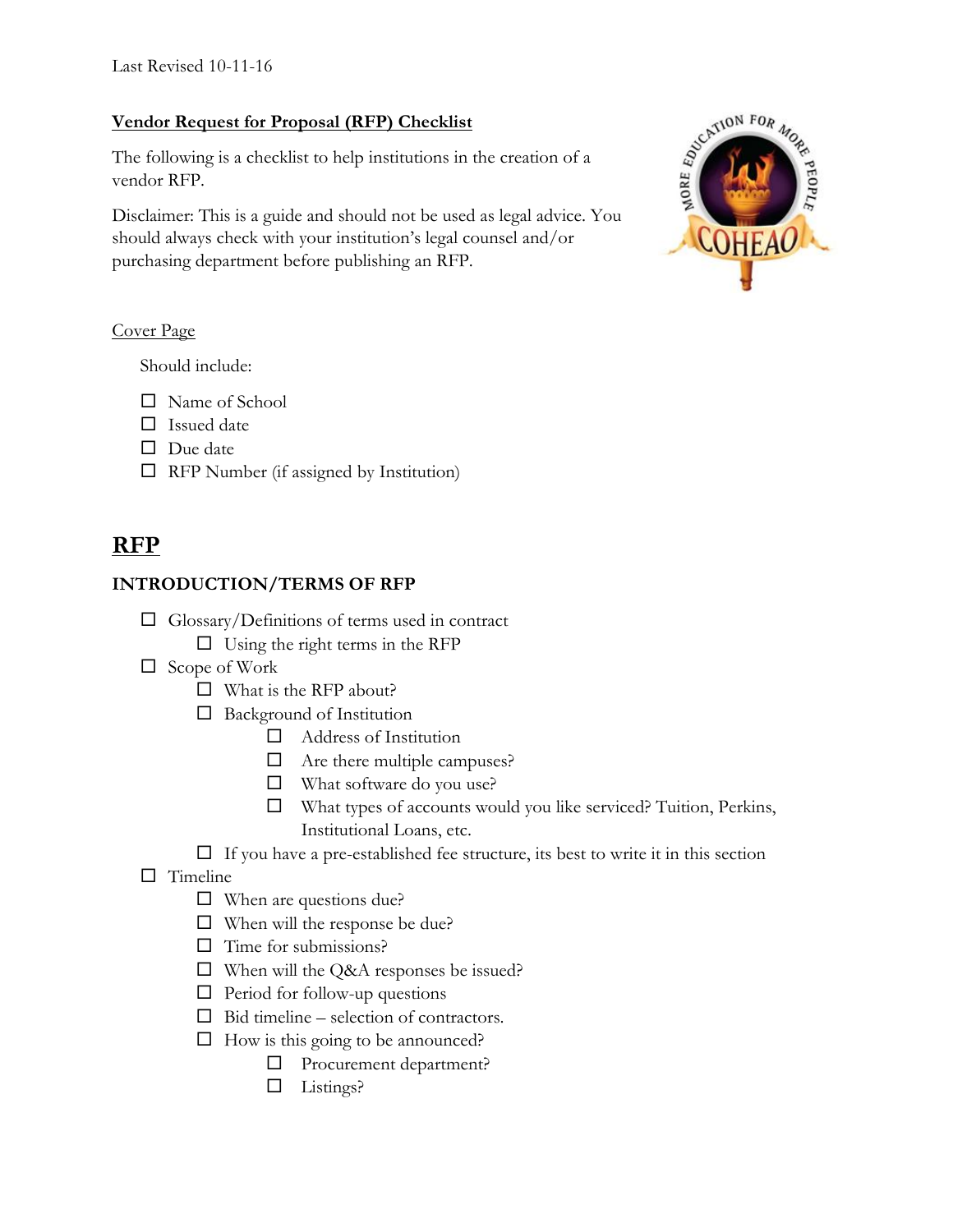- Pre-registration or online registration process?
- $\Box$  Intent to bid email to ensure accurate bidder's information.
- $\Box$  Submission type
	- $\Box$  Hardcopy or electronic?
	- $\Box$  Number of copies?
	- Original signatures and number of copies. Do the copies have to have original signatures?
- $\Box$  Review committee
	- $\Box$  How is it structured?
	- $\Box$  Rating scale and distribution or weight of each category
- $\Box$  Typical length of contract 5yrs (3 yrs. with 2(1 yr.) extensions)/variations on length?

## **VENDOR RESPONSE ITEMS**

- $\Box$  History of company/Due Diligence
	- $\Box$  Has the company filed bankruptcy in the last 5 years? Has the company ever filed bankruptcy? Defaulted on financial obligations?
	- $\Box$  How many judgements in the last 5 years?
	- $\Box$  Regulatory action?
	- □ Mergers?
	- $\Box$  Changed hands in past X number of years?
	- $\Box$  Resumes for key personnel
	- $\Box$  Office Location(s) and primary location of where work will be performed for this contract.
	- $\Box$  Better Business Bureau rating
	- $\square$  Does the company conduct background checks on employees and what are their hiring practices
	- $\Box$  Initial/Continuous employees training
	- $\Box$  Recovery rates (please specify how they would like the rate to be calculated)
		- □ Placement level
		- Type (Federal vs. Non-federal)
		- $\Box$  Exhibit of how you want it formatted
	- $\Box$  Default Rates (billing servicer RFP) for the different levels of service
		- $\Box$  How does the company support default reduction?
	- Dun and Bradstreet Rating and maybe include a snapshot (and DUNS number)
	- $\Box$  Are there any subcontractors and what is their information/history Need to identify what constitutes a subcontractor (i.e. letter vendor, skip tracing vendors, actual sub-contractors that will conduct collection efforts, etc.)
- Association Memberships/Partnerships
	- $\Box$  Provide list of all association memberships/affiliations for the agency
	- $\square$  Does your institution require the company to belong to a certain organization?
	- $\Box$  How long has company been a member of each organization?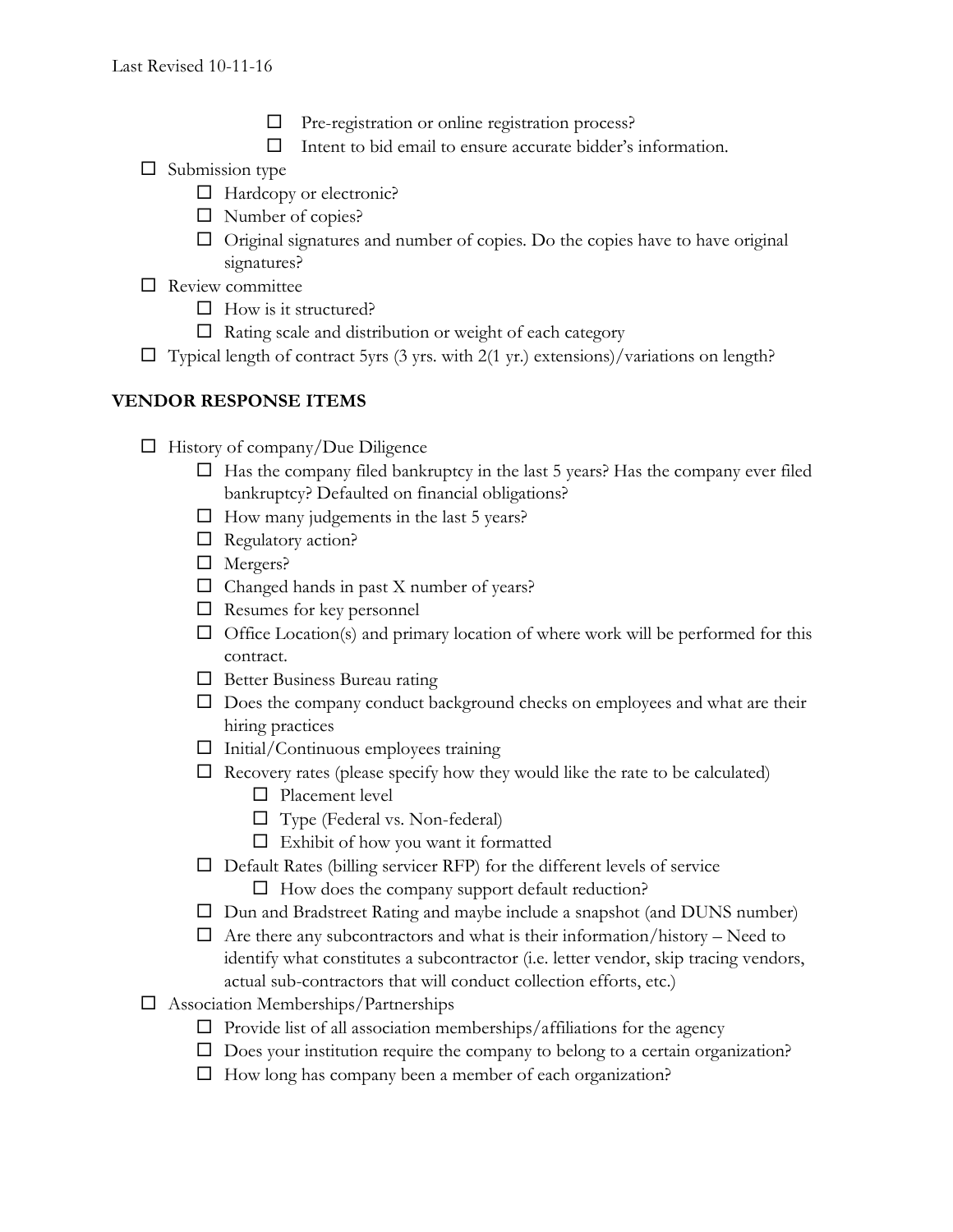- $\Box$  What is your involvement in the organization? Have you been on the board or a committee?
- $\square$  Most recent audited financials/reviewed financials
	- $\Box$  Were there specific findings by the auditors?
	- $\Box$  How many years are included 1 or 2 years, may depend on if there was a finding
	- $\Box$  Fiscal year or calendar year use
	- $\Box$  How many years does the University/College wish to require? 2-3 years is typical
- □ Disaster Recovery/Data Security information
	- $\Box$  Operational Audits
	- $\Box$  Security of building and information
	- $\Box$  What are the risks?
	- $\Box$  What are the industry standards?
	- $\Box$  If a breach or inappropriate action occurs by the vendor, what is the school's procedure to mitigate damage and avoid action by the CFPB or other regulatory bodies
	- $\Box$  Data security plan is it off site and how far off site (disaster recovery)

 $\Box$  Compliance

- □ FDCPA
- $\square$  FERPA
- $\Box$  Red Flag
- □ GLBA
- $\square$  EFT
- □ TCPA
- UDAAP
- $\square$  Does agency have PPMS (Professional Practices Management System) certification? (ACA special certification)
- $\square$  PCI
- $\Box$  Any additional contractual compliance requirements
- $\Box$  Complaint resolution
	- □ Who is responsible to respond?
	- $\Box$  Explain process
	- $\Box$  Regulatory complaints/ratio for the portfolio
		- □ CFPB
		- $\square$  FDCPA
		- $\Box$  Etc.
- $\Box$  Dispute resolution
	- $\Box$  Who is responsible to respond?
	- $\Box$  Explain process
- $\Box$  Details of services provided
	- $\Box$  Credit reporting
		- $\square$  Does the institution have a signed agreement with debtor to report?
		- $\Box$  Are certain items not allowed to be reported
		- $\Box$  Itemized statement to vendor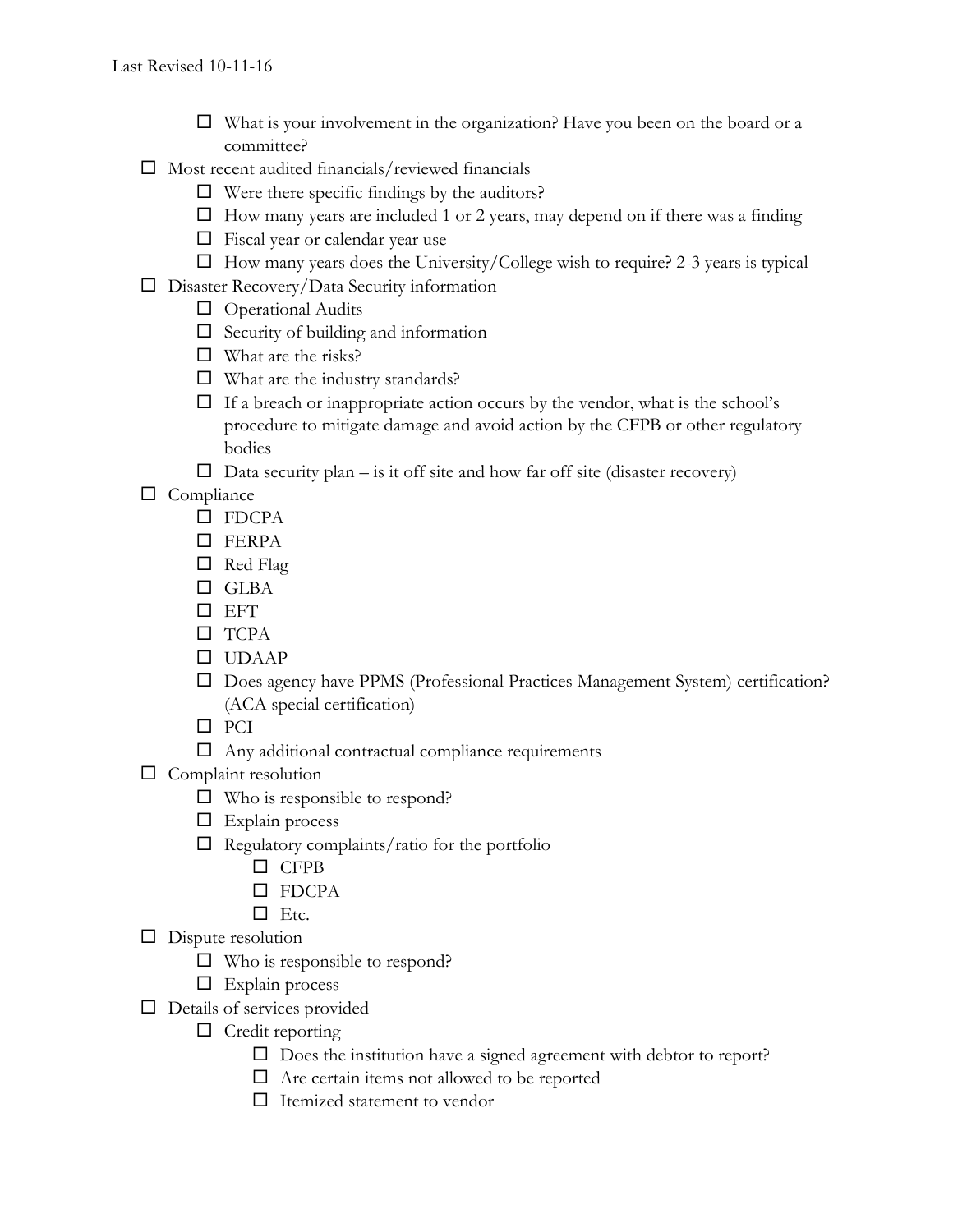- $\Box$  Breakdown of services provided overall by company
	- $\Box$  Percentage of the company that is focused on higher ed vs heath care, utilities, rent, etc.
	- $\Box$  Placement or data requirements
- $\square$  Secondary benefits such as continuous training and quality control
	- $\Box$  Client training in regards to regulation changes
	- □ Newsletters
	- $\Box$  Conferences/webinars
	- $\Box$  Other services without additional cost
	- Extra services for a fee? Skiptracing, etc.
- $\Box$  Service Level Agreements company commits to certain level of
	- services/benchmarks
		- $\square$  X amount of time to respond to schools
		- $\Box$  Processing times of payments
		- $\Box$  "Platinum" level services with quicker response times
		- $\Box$  What types of reports does the institution require?
		- □ Online access
		- □ Payment methods accepted
- $\Box$  Insurance/License Requirements by state
	- $\Box$  What coverage limits are required?
	- □ Performance bond?
	- $\Box$  List of licenses or copy of license/certificate of good standing for state in which University/College is located

## Annual requirements

- $\Box$  Attestation requirements
- $\square$  Insurance certificate
	- $\Box$  What coverage limits are required?
- □ GLBA
- $\Box$  Red Flag
- Financial Audits
- $\Box$  Bonding (security or insurance)
- $\Box$  Annual review of services
- $\Box$  Update contracts for changes in laws
- $\Box$  Is there a requirement for the account supervisor to visit institution?
- $\Box$  Are there any CFPB oversight requirements
- References
	- □ Client references
		- $\square$  Recommended to have references that have been with the company for 5 years
		- $\square$  What other companies do those references use and how they compare
		- $\square$  Similar scope, such as just community colleges or multiple campuses, medium sized, small sized, etc.
	- $\Box$  Financial references